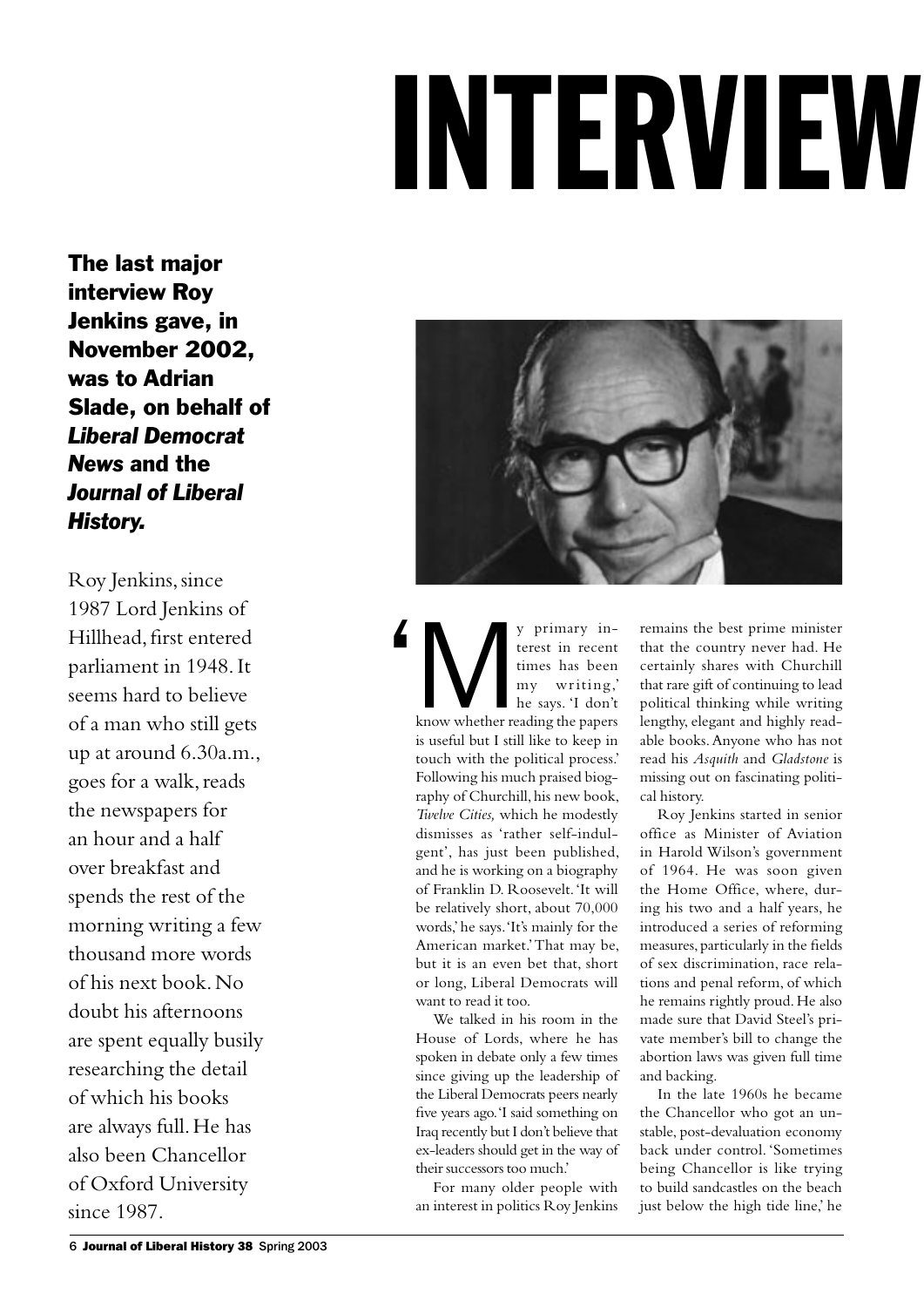## ING ROY JENKINS

says, 'But in the end I had some success.' That success just failed to win the 1970 election for Harold Wilson, but Jenkins returned as Home Secretary in 1974, when the principal challenge was intense IRA activity.

*Were there any lessons to be drawn from this experience in dealing with Islamic terrorism today?*

'I think it is an intractable problem,' he says 'And I am very sceptical that it will be helped by any invasion of Iraq. However that is done, and I do have a pretty fundamental objection to it: I am not convinced that it will reduce rather than increase Islamic terrorism against the West.'

When Roy Jenkins did not succeed Wilson in 1976, as some might have expected, he was appointed President of the European Commission, where he worked until the formation of the SDP in 1981.

*Did he regret not having become prime minister?*

He qualifies his reply with a broad smile. 'Well, I would have liked very much to *have been* prime minister,' he admits 'But I am not sure how much I would have liked the job at the time. I thought I'd say that to the retiring president of Brazil when I meet him in Oxford tomorrow. He may share my view. I also said it to John Major when he asked me, and in return I asked him whether he regretted having *been* prime minister. He appeared to enjoy my question.'

Earlier in our meeting I had explored with him his most recent, perhaps his last, major contribution to British politics – his chairmanship of the

independent commission on electoral reform. 'I put a lot of effort into that,' he says. 'It took nearly a year, part of which I was working full time.' So far his proposals have been ignored, or at least not implemented.

*Did he see any hope for them in the future?*

'I am not sure that I see much short-term hope, but I do see medium-term hope. I'll tell you why. The climate has changed and is continuing to change. It is very noticeable that nobody would dream of setting up a new elected authority of any sort these days with first-past-the-post. And therefore I think the House of Commons, as a bastion of firstpast-the-postism, is becoming increasingly isolated. It is rather remarkable that these days nobody, even those most sceptical in the government, would dream of proposing it for other bodies. Look at the Scottish Parliament, the Welsh Assembly, the European elections, the elected element of the House of Lords, the London Assembly. It is difficult to imagine the Commons holding out indefinitely when all its outlying bastions have fallen down.'

*But wasn't the attitude also a great deal to do with majorities in parliament?*

'As we pointed out, slightly cynically but correctly, in our report – "When political parties have the will for electoral reform they don't have the authority and when they have the authority they don't have the will" – and not even Asquith's Liberal Party was immune from that. But it is a knuckle point,' he says. 'For example, electoral reform became very

popular in the Tory Party in the seventies when they perceived it as a protection against some kind of Stalinist Socialist threat. They have fallen away now, although why they haven't come round to it again, I don't know. If I were a Conservative today, which I find difficult to imagine, I would be strongly in favour of it, if only on the most narrow grounds of self-interest.'

Roy Jenkins himself in fact served in two minority governments – 1964–66 and the first parliament of 1974.

*What had been his attitude to possible party co-operation in those days?*

'I have always worn party affiliations fairly lightly,' he says, adding hastily. 'Don't set the alarm bells ringing with that. I am not going to leave the Liberal Democrats. But certainly in '64 I remember being very keen on keeping all lines of communications to Jo Grimond well open, particularly when I needed Liberal support. And in '74, even more strikingly, I won my own qualifications when I put a paper to the cabinet in early spring proposing a Speaker's Conference on electoral reform. Of course, I was shot down very heavily. Harold Wilson wasn't totally opposed but Barbara Castle wrote later in her diaries that "Roy came to us with some preposterous scheme from his instinctive Liberal coalitionmindedness. We sent him away with a flea in his ear."'

He knew Jo Grimond well in the 1960s and they used to talk socially together about co-operation and realignment.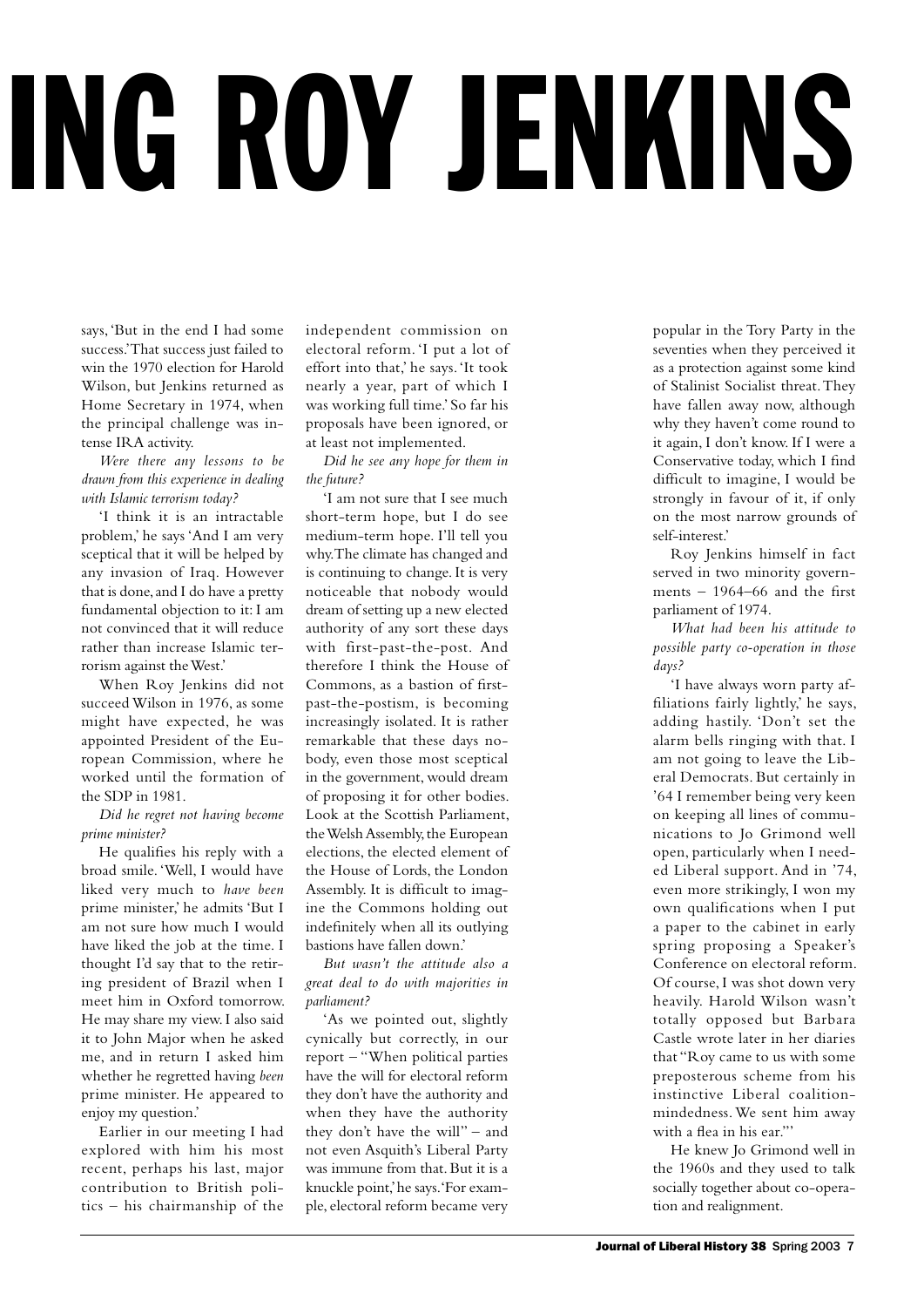*Did he think Grimond was a good leader?* 

'Yes. He opened up the field of Lib/Lab co-operation and made the Liberals a much more serious party, although he did not get very far with Harold Wilson with his suggestions of an arrangement in '65. Actually he himself cooled on co-operation later. For example, he was very cool about my '79 Dimbleby lecture.' In many respects this lecture on the BBC had reflected Grimond's earlier views about realignment. 'But he did come round. He actually came to Warrington during the by-election in '81 and found himself quite impressed. And later of course we had that remarkable meeting at the Liberal Assembly in Llandudno.'

*Although he was not part of it himself, how did Roy Jenkins view the earlier example of co-operation – the Lib/Lab Pact?*

'I think it was a worthwhile exercise but I don't think there was enough of a union of hearts, as Gladstone once said about Ireland, so I don't think it was terribly productive for the future. I actually think it made it more difficult for David Steel to do what he wanted to do subsequently.'

*Hadn't the Labour Government benefited more than the Liberals?*

'Well, the Liberals didn't want an election in 1977.'

*John Pardoe said he did.'*

'Ah but John Pardoe always loathed Social Democrats. He and Healey couldn't get on at all and he never liked me much either. He was a curious figure but I was interested to read about him again the other day.'

*How much, if at all, had David Steel's views influenced the creation of the SDP?*

'He was enthusiastic about the Dimbleby lecture and he came to see me in Brussels two or three times subsequently. We were looking to a future of collaboration.'

Remembering long-standing party speculation about the conversations between them, I asked whether there been any talk of

David Steel and I always got on very well, but then some people said: 'they would, wouldn't they, because David Steel was one of nature's Social **Democrats** 

and Roy Jenkins was one of

nature's

Liberals'

him joining the Liberal Party rather than forming a separate party. 'Some people wanted that, and I did discuss it,' he says. 'But, as I recall, it was David Steel's view, which I shared, that this would have made much less of a breakthrough into the new politics.' So in 1981 four rather different politicians joined together to found the SDP.

'Bill Rodgers was always a close friend and ally of mine,' says Roy Jenkins. 'Shirley slightly less close but also mostly an ally. The odd one out was David Owen, partly because he had about as little liberalism in him as Jack Straw and David Blunkett. Owen was arguably a Social Democrat too but never a Liberal in any sense. He despised not just Liberals but liberals with a small l. David Steel and I always got on very well, but then some people said "they would, wouldn't they, because David Steel was one of nature's Social Democrats and Roy Jenkins was one of nature's Liberals."'

*Was that important to him, given what, I suggested, were the two strands within the SDP, one supporting David Owen and the other the other three?* 

'It was a little more complicated than that' he said, adding, surprisingly, 'Shirley voted for Owen in the leadership contest of 1982, although I think she regretted it afterwards. In fact Shirley and I were the two most instinctive liberals of the four. Bill Rodgers, for whom I had the greatest respect, always slightly believed in a more instinctively Morrisonian approach to discipline, which Shirley and I never did.'

Roy Jenkins insists firmly that he had always envisaged an alliance with the Liberals, and that Shirley Williams soon agreed with that. 'Owen was never wholly convinced and that was the real fault line,' he says. 'The Llandudno Assembly and its incredible atmosphere sealed it all for us, but David Owen was in America. It wasn't quite specifically that he had refused to come but he certainly did not think himself accursed that he wasn't there. It was said to be a joke made by Owen, although it was not really his style, that "Roy claims to love Liberals but he has never really spoken to one who isn't called Grimond or Bonham-Carter." Quite untrue, of course, and I suspect not really David Owen's joke. Perhaps John Pardoe invented it?'

Amid the 1981–82 Alliance negotiations on seats 'when Bill Rodgers played the hard man, although it all seems rather trivial now', Roy Jenkins courageously went on the by-election stomp once more, this time winning Glasgow Hillhead, but following the highs of the first two years the 1983 election result inevitably came as a disappointment.

*Would he have done anything differently and was the supposed attempt to unseat him as Alliance leader during the election a factor?*

'I had felt the beginnings of the ebb tide in the by-election and the Falklands War accelerated that. Also the natural tendency to perpetuate a two-party system had begun to reassert itself. As to the rather disagreeable meeting David and I had at Ettrick Bridge, I don't think it affected the result much. I have never borne deep resentment against David about that, although I told him afterwards that he did not handle things very well, and he agreed. David has many high accounts in my balance and one small debit has never left a scar.'

David Owen is said to have believed that Roy Jenkins had always envisaged merger with the Liberal Party as inevitable. 'I certainly never envisaged us fighting each other. Where I thought the Alliance might lead I am not quite sure. I think I could sum up my view with that Churchillian speech on American relations "Let it roll like the Mississippi and things will take their course." And, as you know, I subsequently became very keen on merger'.

He feels that over fifteen years the merger has proved very successful as a marriage of minds.